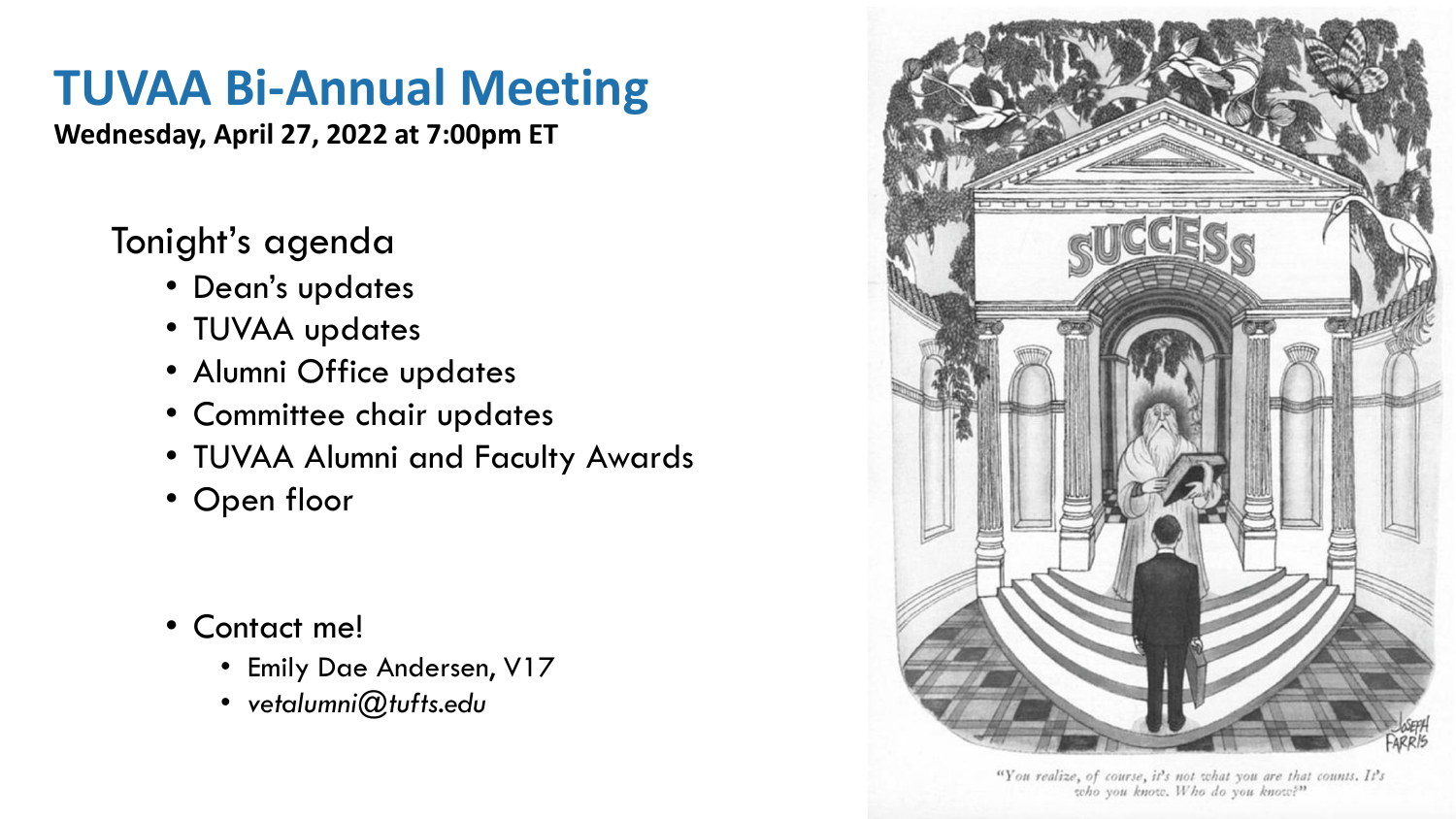### **Cummings School Updates** Dean Alastair Cribb, DVM, PhD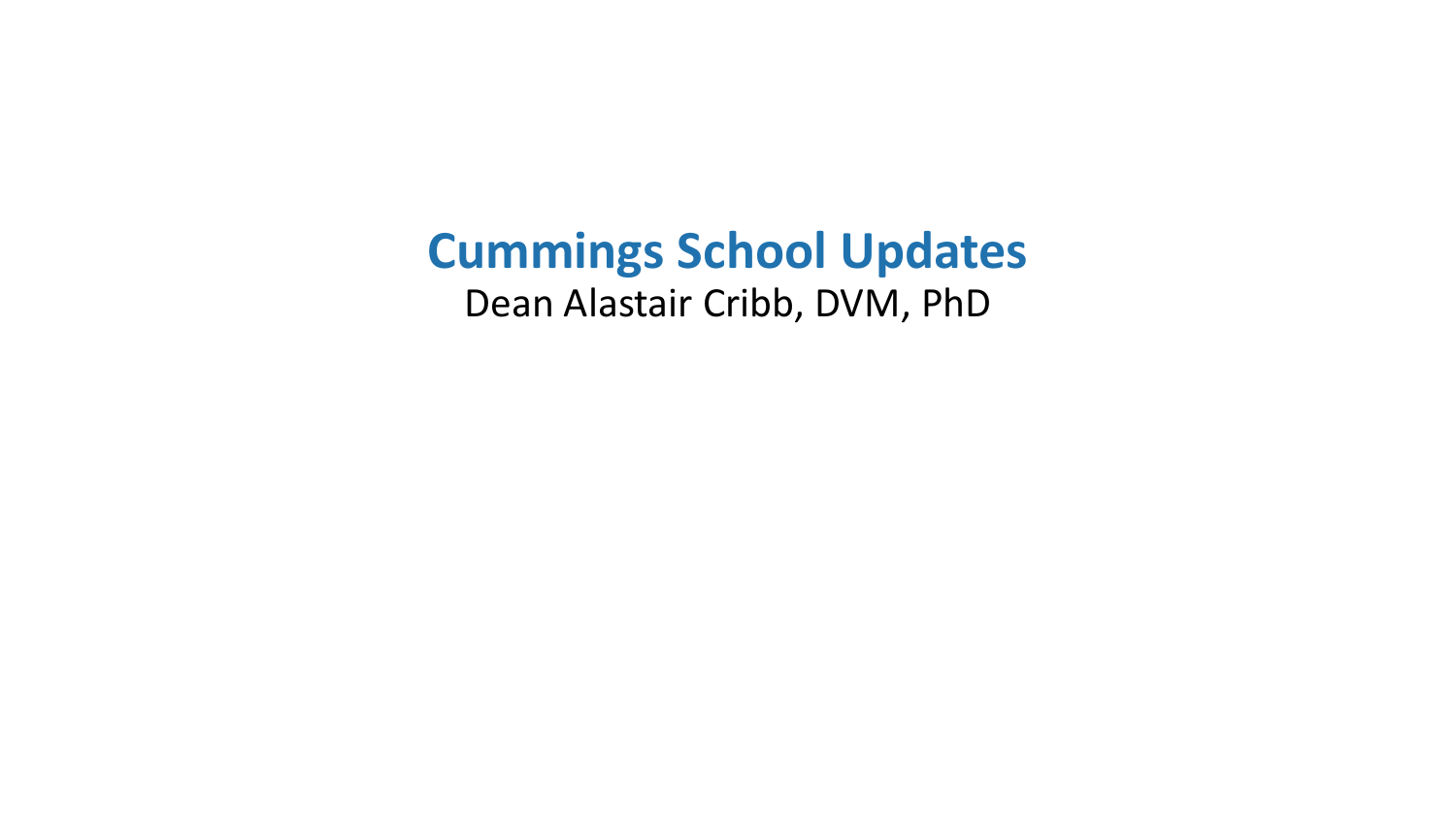### **TUVAA Updates**

**Spanish Club –** alumni participation encouraged

- Sign up for [Listserv:](https://docs.google.com/spreadsheets/d/1Xa4t7c-uPiz58UN65SfLJJ9zcBnYxggRHfbId14xwkg/edit#gid=0) bit.ly/3tNrFJC
- Access [past documents:](https://tufts.app.box.com/s/65xku77py2mk30yg0q8fgsjprezbsklh) bit.ly/3tOuxWN

#### **Campus Sustainability -** [recycle@tufts.edu](mailto:recycle@tufts.edu)

- Composting
	- Elm's Café
	- Home compost
- Specialty recycling
	- Throughout hospitals; sustainability center at library for students
- Future initiatives: Community garden, nitrile glove recycling, reusable to-go containers on campus
- <https://sustainability.tufts.edu/grafton-green-team/>

#### **International Program**

- Student international travel now open
- Mentors and scholarship funding needed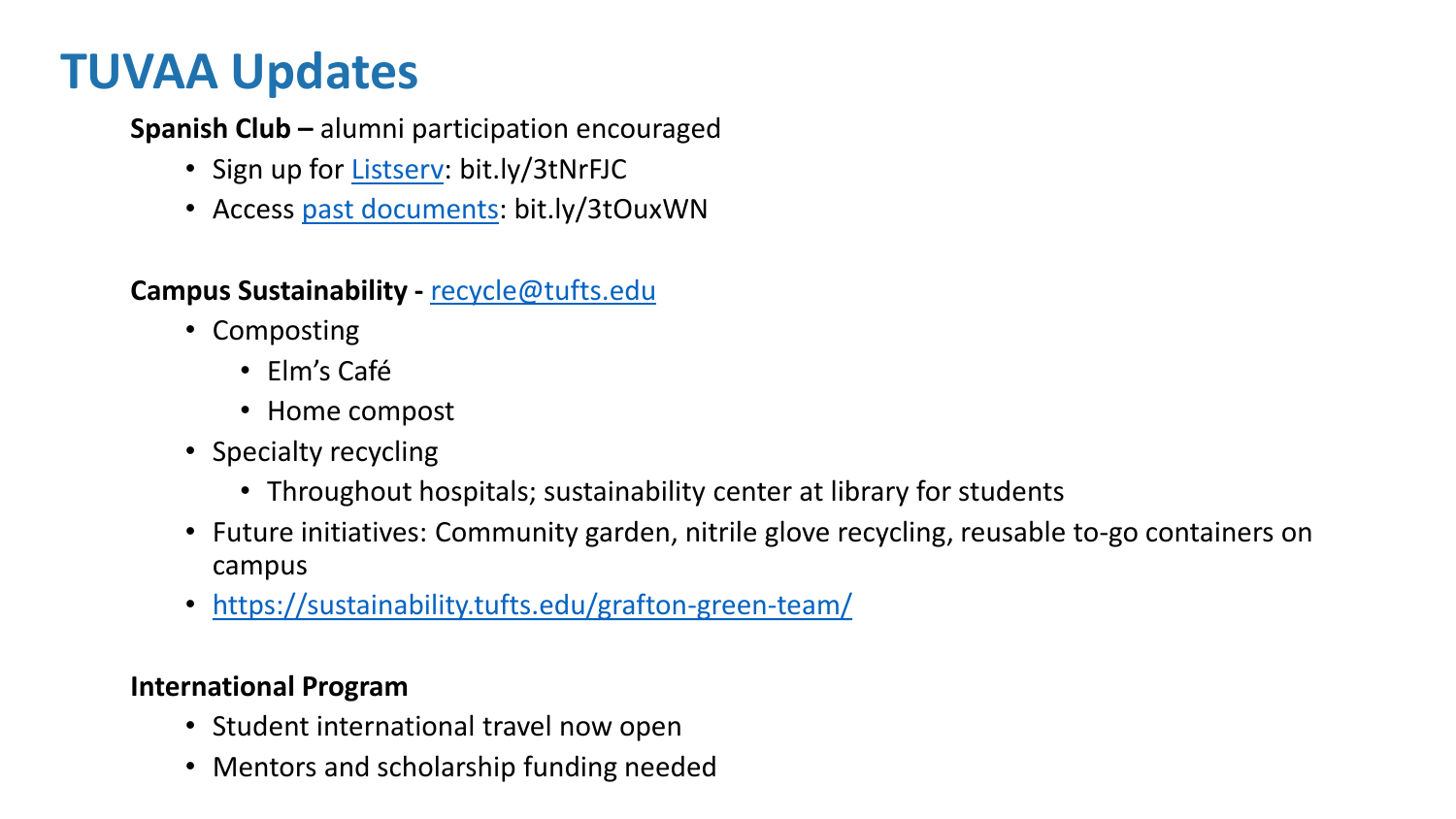# **Alumni Office Updates**

### **White Coat Sponsorship effort**

- White Coat Sponsorship big success!
- **64 alums** stepped forward to ensure all 101 third-year students received a note (or two!) in their white coat pockets.
- Together you helped **raise \$8,300**, with gifts ranging from \$50 - \$2,500.

### **A HUGE thank you to everyone who participated!!**





### **Recent article about the Ceremony:**

news.vet.tufts.edu/2022/03/white-coated-and-ready-for-rotations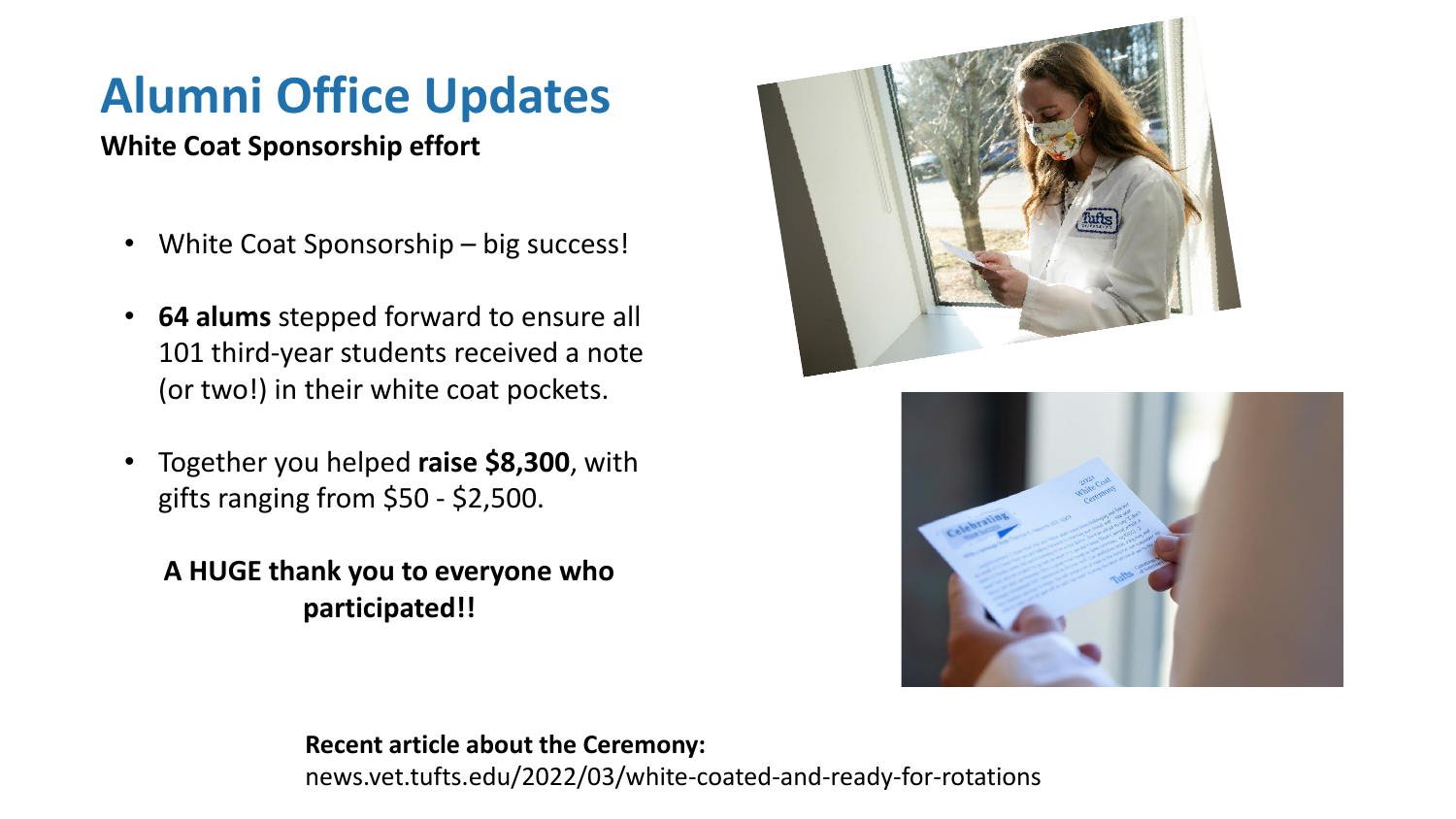# **Alumni Office Updates**

**Reunion 2022!**

### **Saturday, May 14 at 12:00pm- 6:30pm ET**

Grafton Campus (Awards and CE will be livestreamed)

\$25 to attend

**Reunion now:** alumni.vet.tufts.edu/reunion

### **REUNION SCHEDULE**

| 12:00 PM            | <b>CHECK-IN AND LUNCHEON</b>                                                                                                                                                                                 |
|---------------------|--------------------------------------------------------------------------------------------------------------------------------------------------------------------------------------------------------------|
| $1:45$ PM           | <b>TUVAA AWARDS CEREMONY</b>                                                                                                                                                                                 |
| 2:15 PM-<br>3:15 PM | <b>CONTINUING EDUCATION SESSION 1</b><br>(RACE approved)<br>The Psychiatrist General Practitioner Is In: Bringing Behavioral<br>Medicine to Primary Care<br>Stephanie Borns-Weil, DVM, DACVB, V07            |
| 3:30 PM-<br>4:30 PM | <b>CONTINUING EDUCATION SESSION 2</b><br>(RACE approved)<br>High-Quality Care on a Budget - Pearls from the Tufts at Tech<br>Community Medicine Clinic<br>Jennifer L. Grady, DVM, DABVP (Canine/Feline), V12 |
| 4:45 PM             | <b>CAMPUS TOURS</b>                                                                                                                                                                                          |
| 5:30 PM             | <b>COCKTAIL RECEPTION</b>                                                                                                                                                                                    |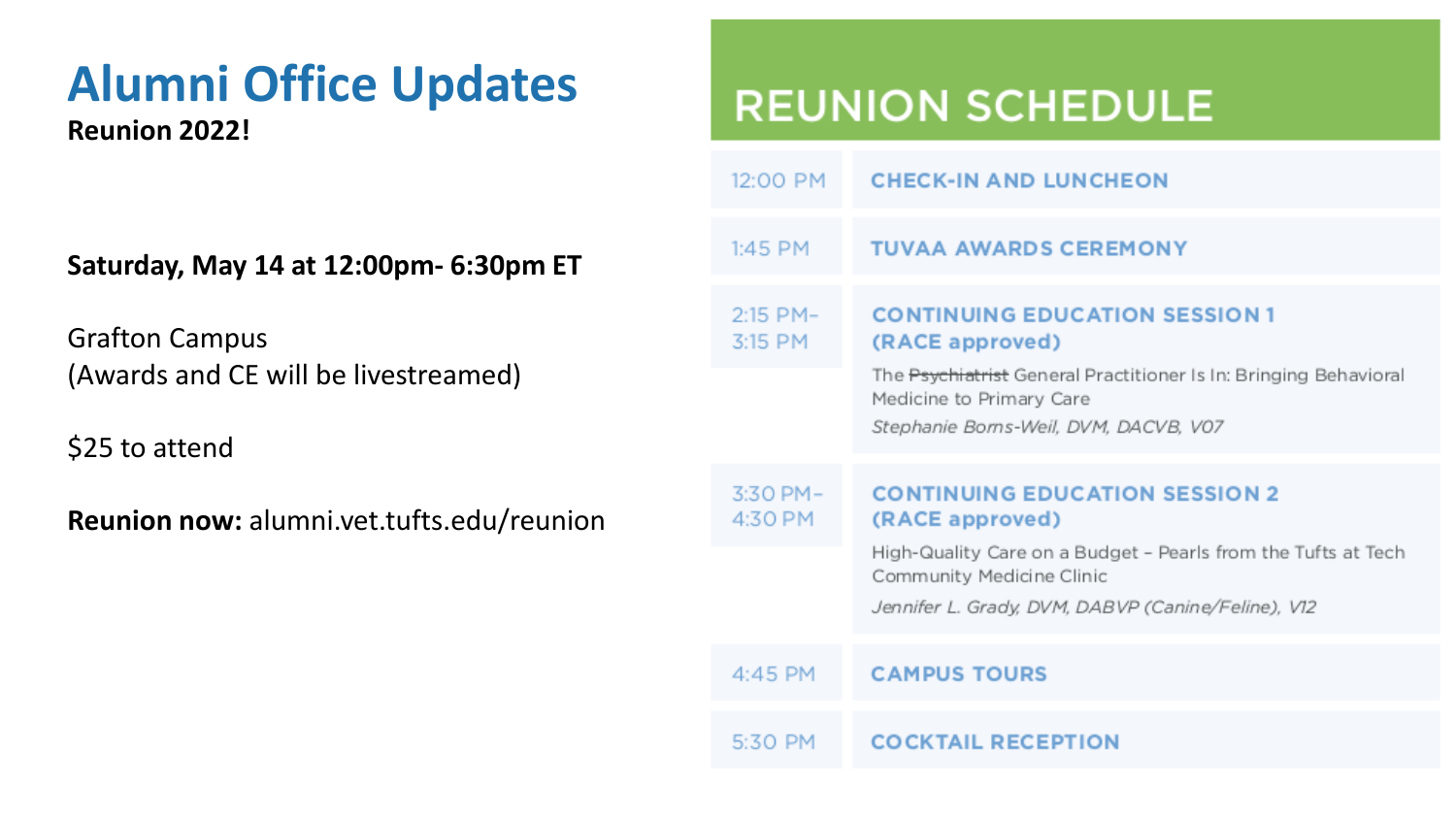# **Alumni Office Updates**

**Recent Events**

#### **Alumni Reception at AAEP**

#### **Third-Year Alumni Panel**

- Emily Andersen, V17
- Rebecca Bishop, V17
- Jason Doll, V20, MPH20
- Hilary Jones, V14
- India Napier, V20
- Megan Salgueiro, V21

### **Continuing Education: Narrative Medicine in the Veterinary Field with Karen Fine V92**

### **Alumni Panel Discussion: One Health in the Veterinary Field and Beyond**

- Christine Jost, V96, F03
- Hugh Mainzer, V90
- David Needle, A03, V11
- Cheryl Rosa, V97
- Deborah Thomson, V12
- Chelsea Van Thof, V19

**Alumni Connections Group for Mental Health and Wellness**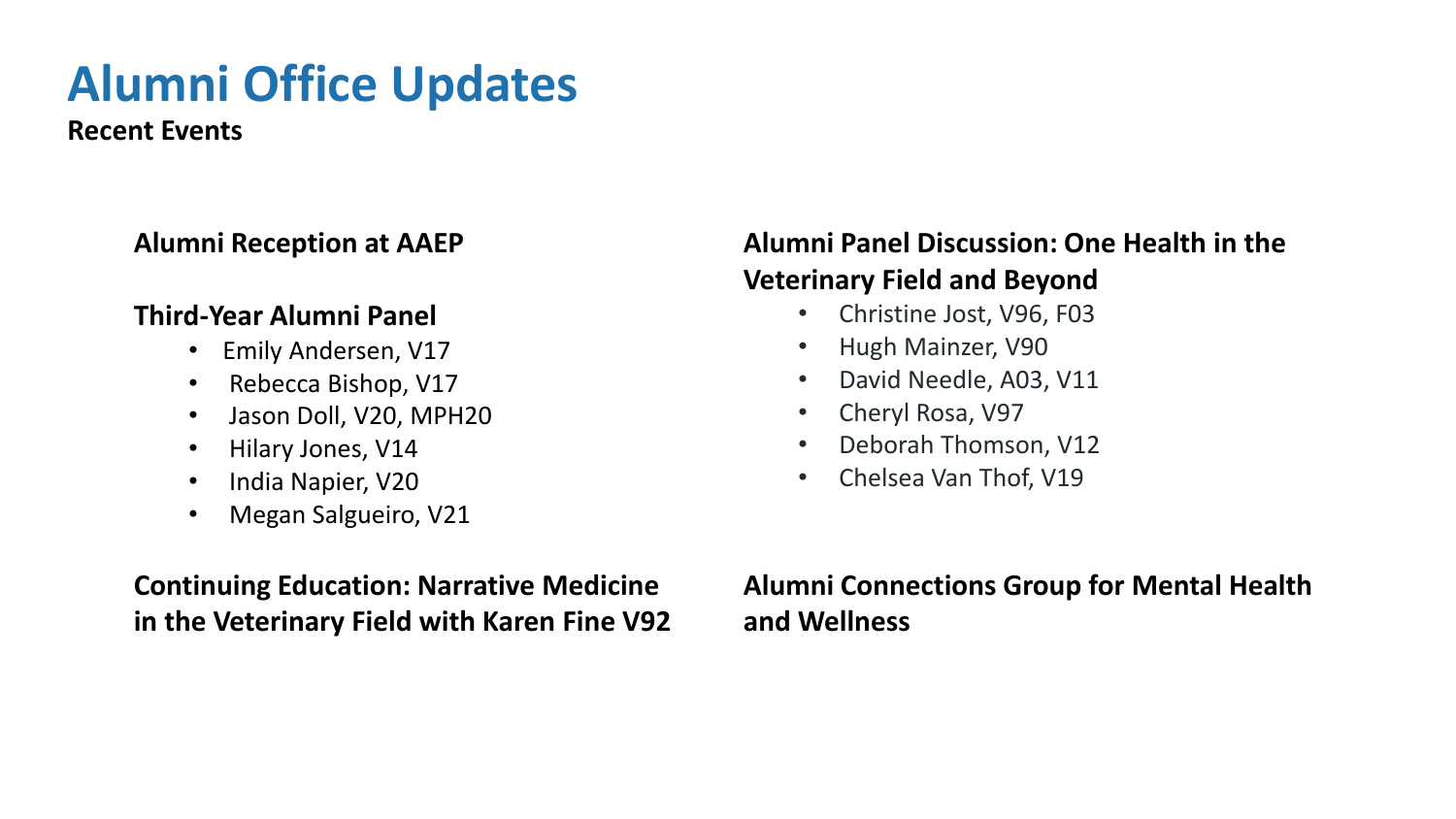### **Alumni Reminders**

**Visit alumni.vet.tufts.edu/go for event info.**

#### **Register for the Alumni Directory!**

<https://alumniandfriends.tufts.edu/join-our-community>

- Stay in touch with classmates and friends access to email addresses
- Network and connect with alumni across Tufts schools
- Access to library resources and databases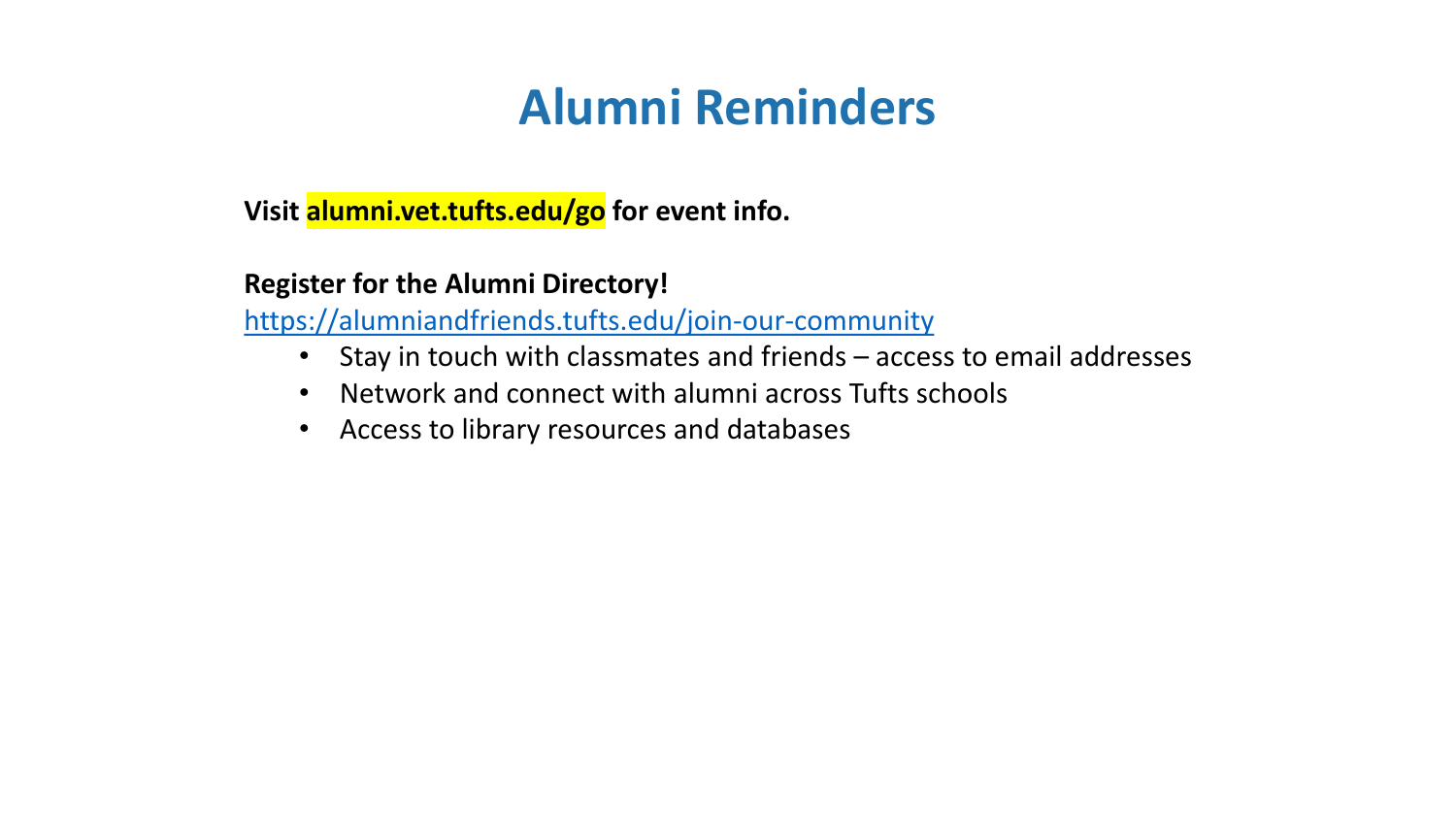# **Student Mentorship Committee**

**Chair: None\***

### **30 Minute Mentor**

- Self sustaining program
- Moving list of mentors from Excel spreadsheet to Canvas (student online class portal) for facilitation of access
- Volunteer incentive:
	- Alumni participating will obtain Canvas access (includes Cummings School and other Tufts schools' coursework)

### **7 th Annual Student and Alumni Networking Night**

- Wednesday, April 27, 6:30-8:30pm
- At Civic Kitchen & Drink in Westborough MA
- Registration is live

### **\*Call for new committee chair\***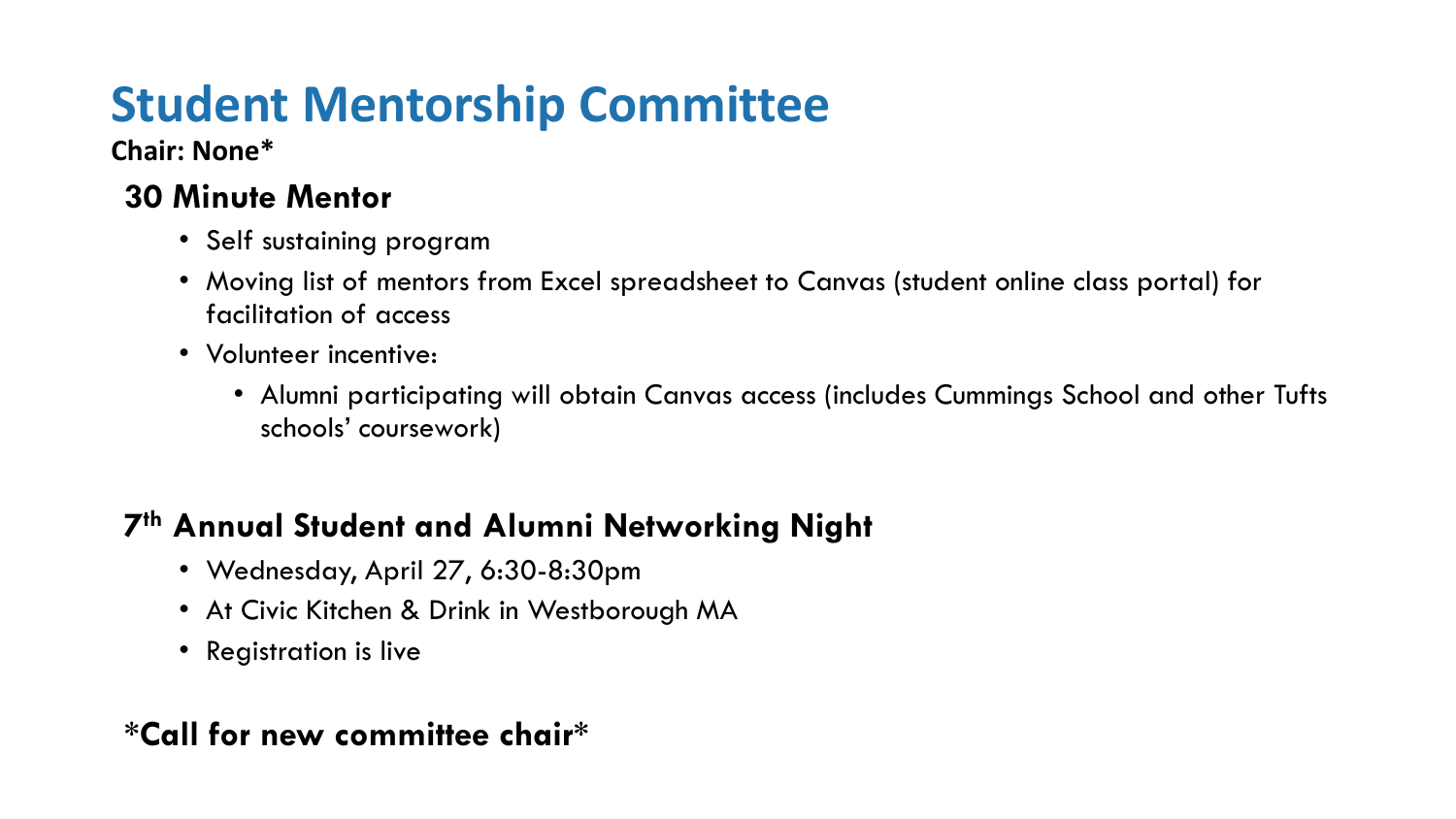# **Career Development Committee**

**Chair: Gillian Kruskall, V14**

- **Ongoing:**
	- Support for students and alumni
- **Recent:**
	- Update: Received >200 job opportunities in the last 6 months!
		- Tufts Box/Website availability (March 2022)
	- New online resources for alumni on website (March 2022):
		- Tips on CVs, Cover Letters, and Interviews
	- Pre-clinical week program *before* clinics started (March 2022)
		- Presentations on CV's, Cover letters and Interviews
		- Implemented partnership with Dr. Valerie Ragan (Beyond Private Practice)
	- MVMA/VBMA Career Fair (March 2022)
- **Upcoming:**
	- In Person Mock Interviews (Anticipated September 2022)
		- Volunteers?
	- Contract Negotiation talk (Fall 2022)

**Email [Gillian.Kruskall@tufts.edu](mailto:Gillian.Kruskall@tufts.edu) or [vetalumni@tufts.edu](mailto:vetalumni@tufts.edu) for more info.**

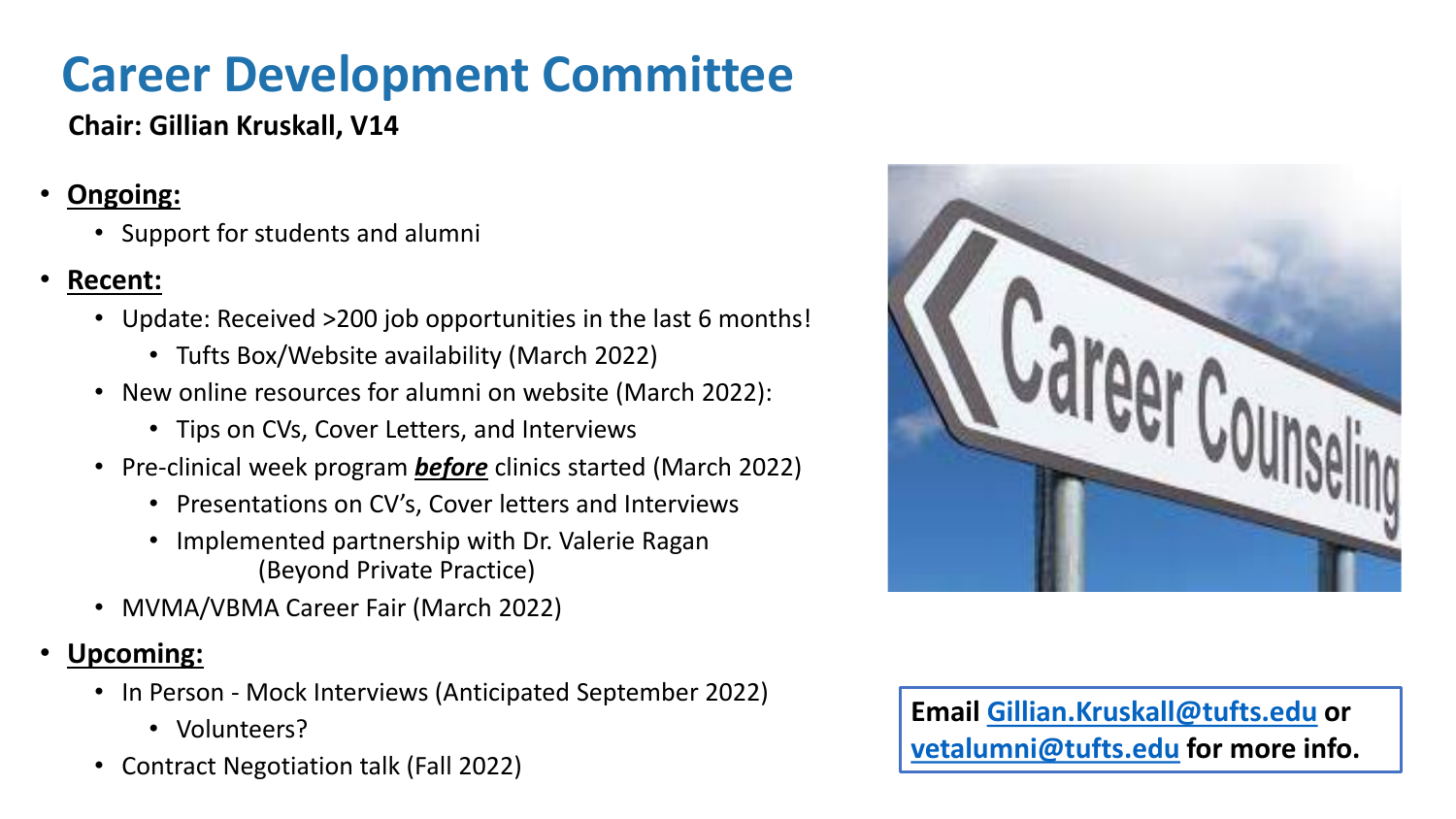### **Career Development Committee**

#### **Career Services**

### • **Ways to get Involved:**

- Volunteer to be a Mock Interviewer (September 2022)
- Volunteer to provide Mock interviews (Ongoing)
- Experienced in negotiation? (TBD 2022)
	- Volunteer to chat with students about navigating this process
- Volunteer to be a contact for your specialty (Ongoing)
	- Participate in future Career Chats/Similar programs
- Share your CV/Resume and/or Cover Letters (Ongoing)
	- For students to peruse and use as examples



**Email [Gillian.Kruskall@tufts.edu](mailto:Gillian.Kruskall@tufts.edu) or [vetalumni@tufts.edu](mailto:vetalumni@tufts.edu) for more info.**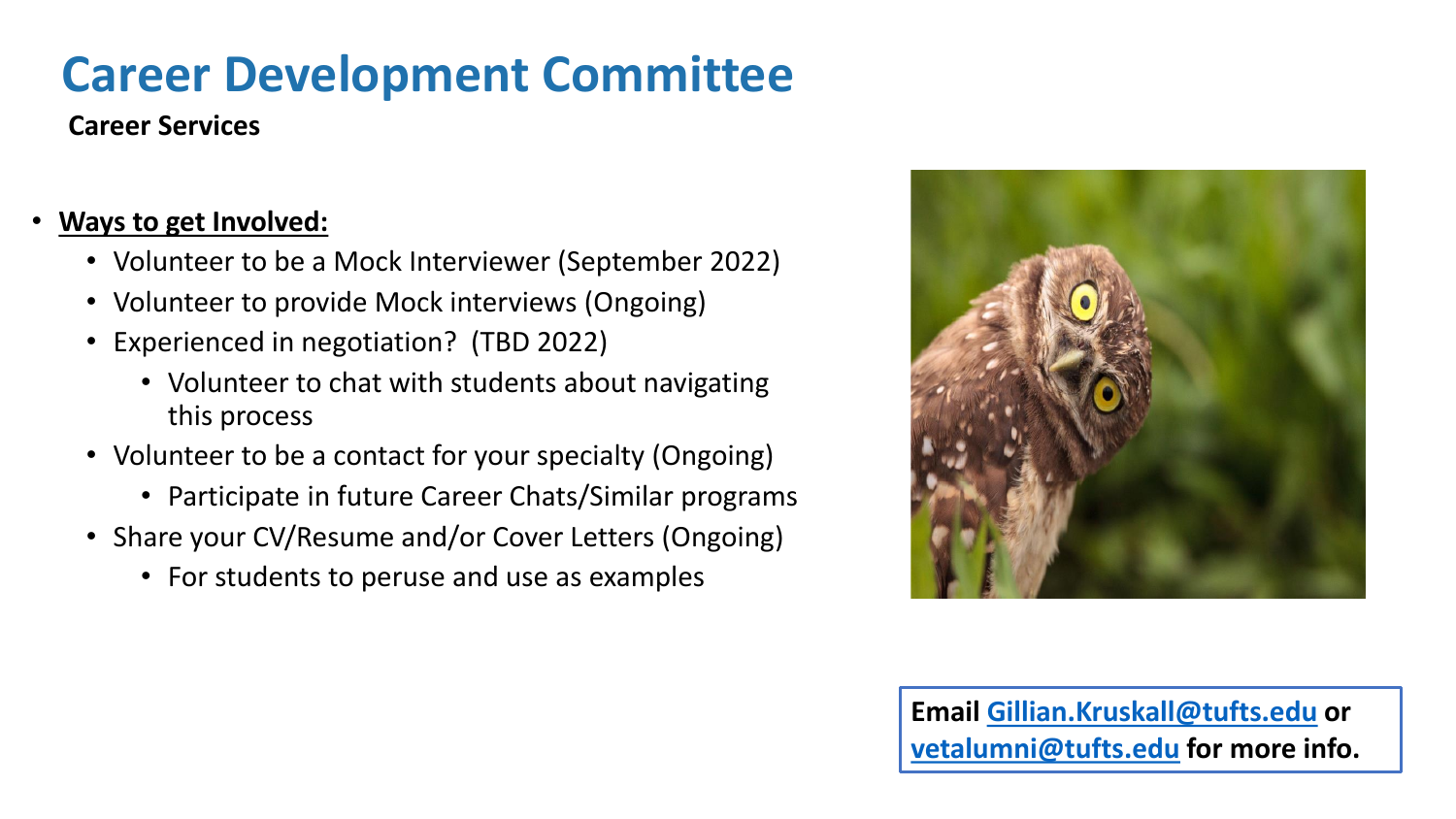# **Community Service Committee**

#### ➢ **Worcester Housing Authority**

➢ Wellness and Vaccine Clinics on Tuesday 1:30-4:30

- ➢ Oversee first and second-year students in clinics
- ➢ Contact Emily McCobb, V00: [emily.mccobb@tufts.edu](mailto:emily.mccobb@tufts.edu)

**Opportunities to volunteer Check alumni.vet.tufts.edu/help** for other **volunteer opps, or contact Community Service Committee Chair Sarina Selleck, V17: [sarina.selleck@gmail.com](mailto:sarina.selleck@gmail.com).**

- ➢ **Any Interest?**  One-day weekend vaccine clinic with students in Grafton and Boylston. No dates yet.
- ➢ **One Health Lessons for Girl Scouts on April 30**  Deborah Thomson, V12: [onehealthlessons@gmail.com](mailto:onehealthlessons@gmail.com)

#### ➢ **Merrimack River Feline Rescue Society**

➢ Assist with spay/neuter for their TNR Program Trap, Neuter, Return)

➢ Upcoming clinics: April 10, May 22, June 12, July 17, August 14, Sept 18, Oct 16, Nov 13

➢ Contact volunteer coordinator Peggy McQuillan: [sundayclinic@mrfrs.org](mailto:sundayclinic@mrfrs.org)

#### ➢ **MSPCA Spring Vaccination Clinics**

➢ In collaboration with Boston Animal Control, held indoors on Saturdays from 10am-2pm:

- ➢ April 16 (Charleston), April 30 (Jamaica Plain), May 14 (South Boston), June 4 (Roxbury)
- ➢ Two upcoming outdoor clinics from 9am-2pm:
	- ➢ April 27 at the Mildred Hailey Apartments by Jackson Square (Jamaica Plain)
	- $\triangleright$  May 4 at the Archdale Apartments (Roslindale)

➢ Contact community outreach manager Alyssa Krieger: [akrieger@mspca.org](mailto:akrieger@mspca.org)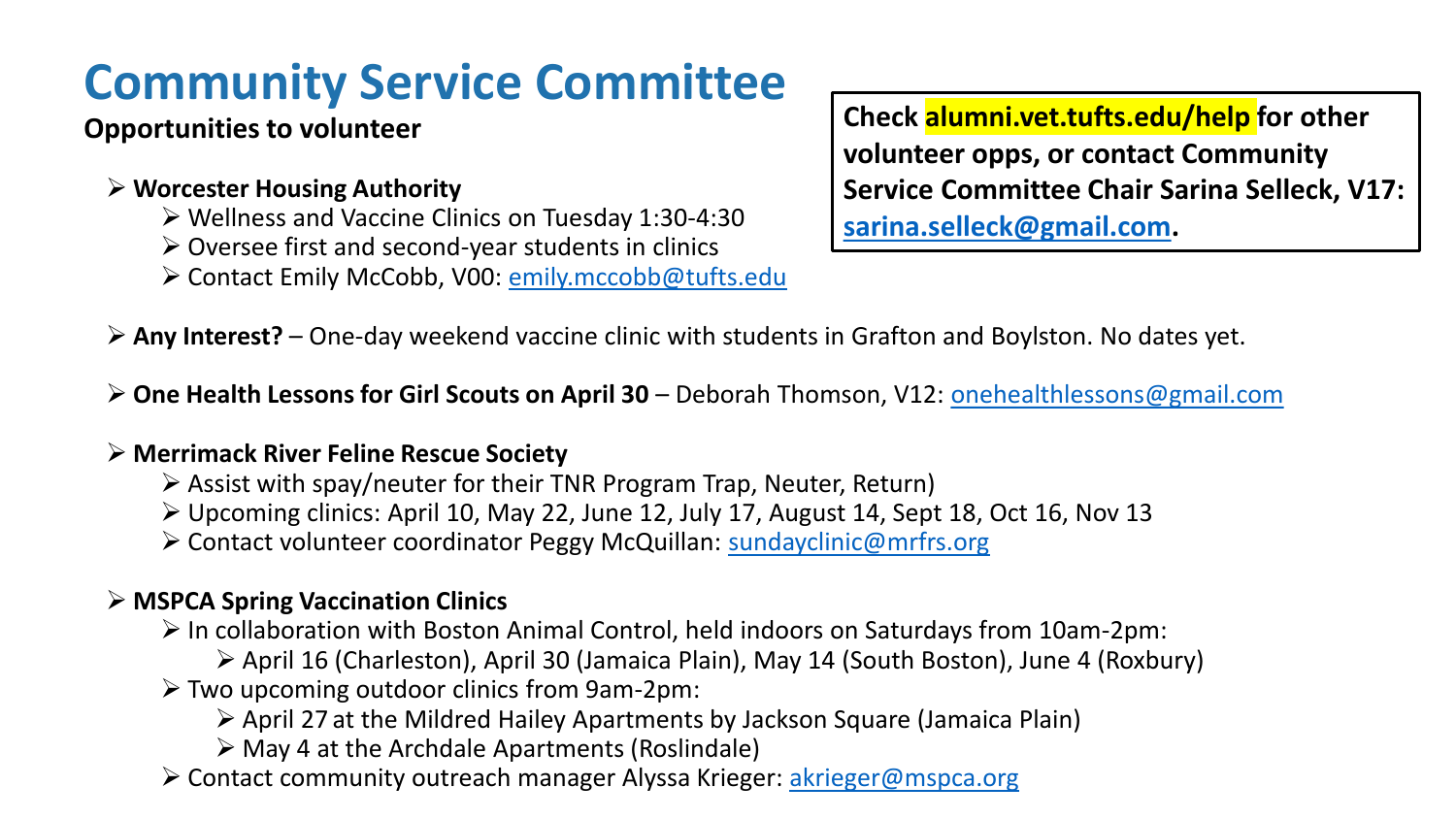### **Wellness Committee**

**Chair: Chelsea Van Thof, V19**

### **Recent Events**

#### **Alumni Connections Groups**

- One-hour mental health workshop
- Led by Eric Richman, LICSW and Cally Ritter, LICSW

- March 2022 Focus: Managing difficult or distressing situations in the workplace and practicing self-compassion

- October 2021 Focus: establishing and reinforcing boundaries, navigating a toxic work environment

#### **Great success!**

Please email [vetalumni@tufts.edu](mailto:vetalumni@tufts.edu) for resources discussed and to join the ongoing Wellness Committee alumni support conversation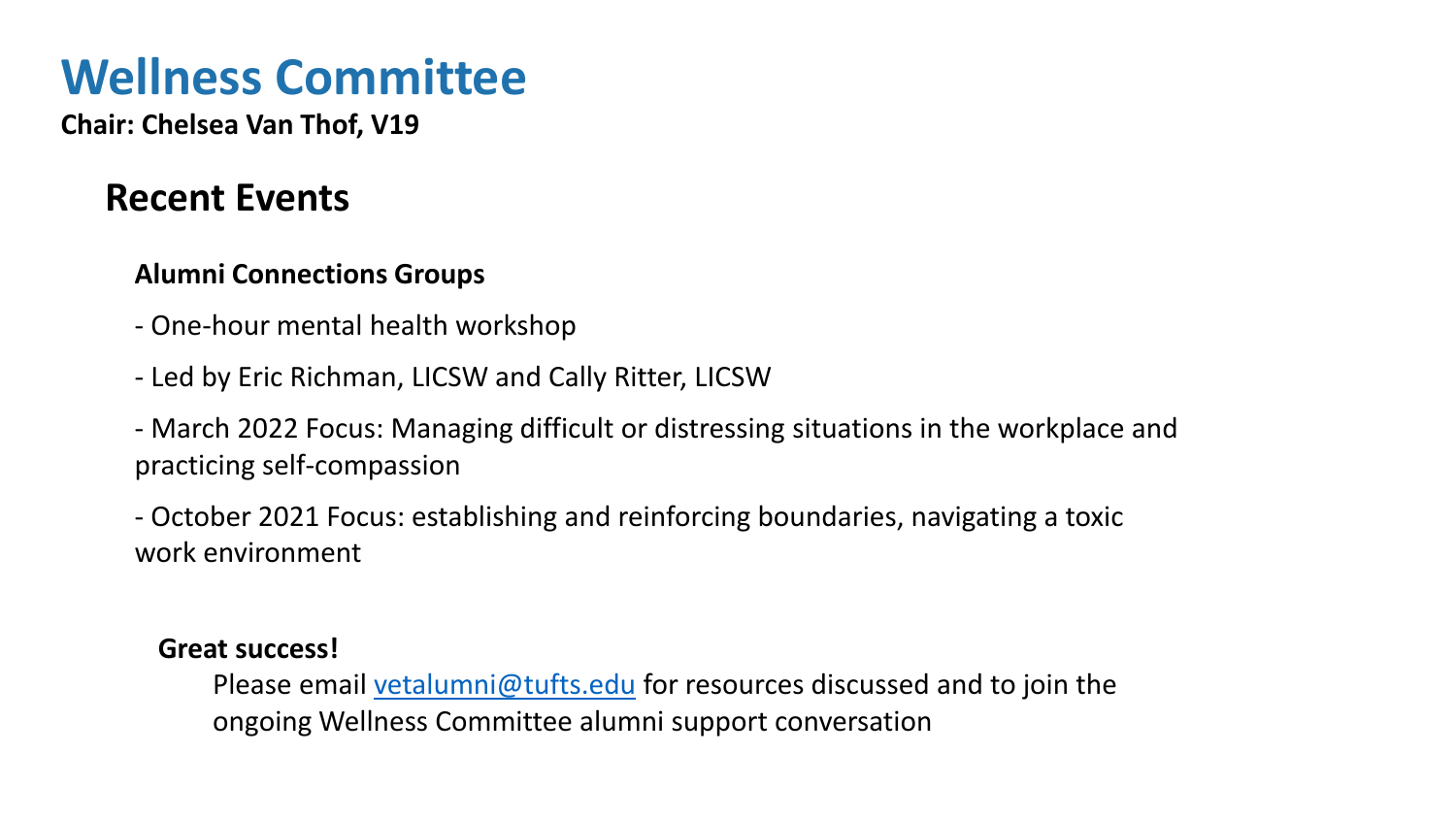### **Wellness Events for Students**

- Student Connections meetings biweekly through the end of academic year
- Paddock to Practice Equine Assisted Learning Selective
	- Focuses on wellbeing and development of professional skills using animal assisted interventions
	- Spring & Fall semesters, meets weekly
- March 2022
	- Suicide Prevention presentation by the American Foundation of Suicide Prevention
	- Wake Up: a film about suicide prevention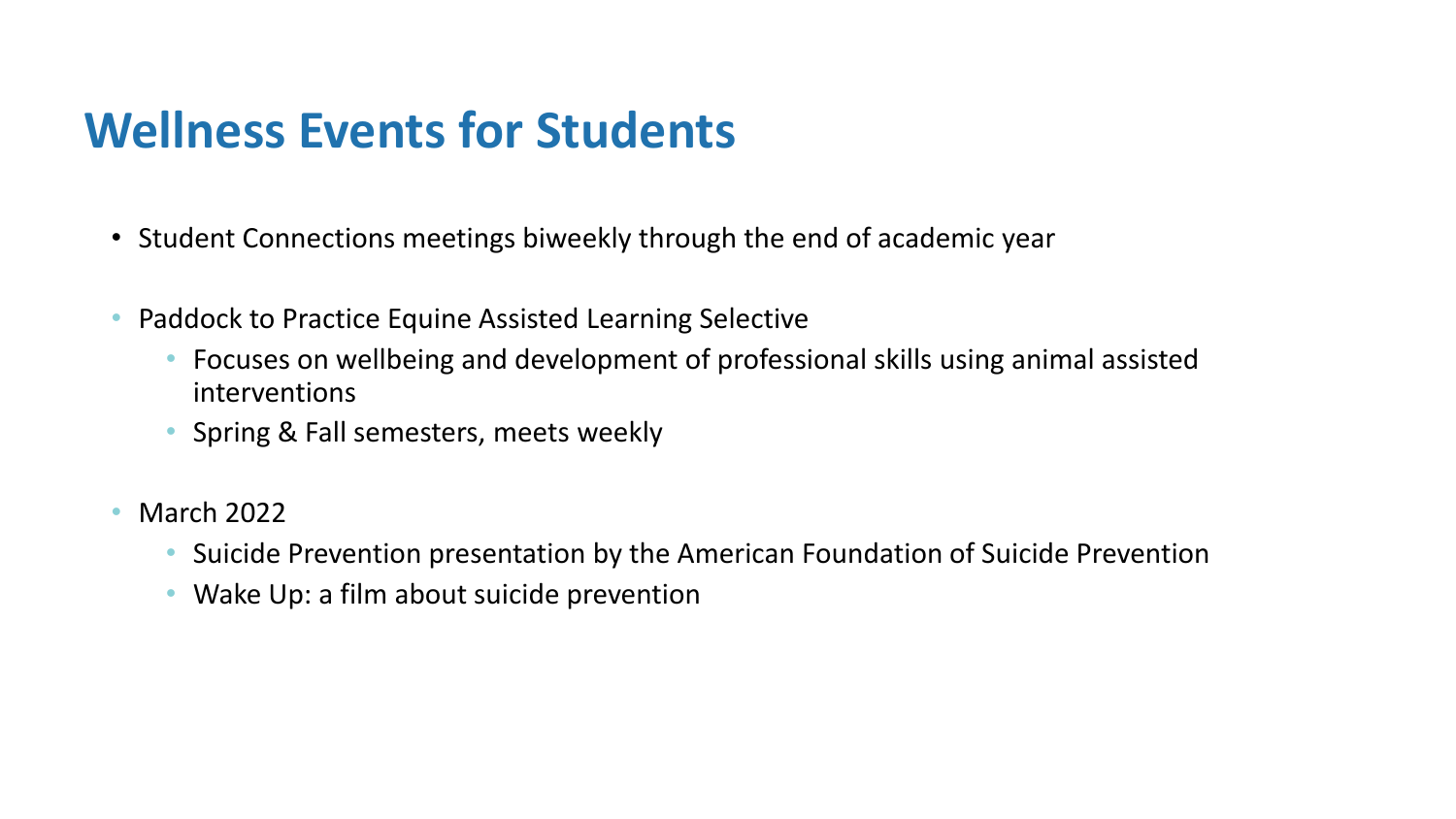# **Upcoming and Ongoing Wellness Events for Alumni**

#### **MVMA Wellness Events**

- Veterinary Mental Health Initiative (VMHI) events: <https://alumni.vet.tufts.edu/go>
	- Timely Support Group
	- Multicultural Issues in Vet Med
	- Experienced Vets Group (15+ years out)
	- Peer Support Group For All Veterinarians
- Go to https://www.shanti.org/programs[services/veterinary-mental-health-initiative/](https://www.shanti.org/programs-services/veterinary-mental-health-initiative/) for more information on VMHI

#### **AVMA Wellness Events**

- AVMA Professional Quality of Life Assessment: https://www.avma.org/resources[tools/wellbeing/assess-your-wellbeing](https://www.avma.org/resources-tools/wellbeing/assess-your-wellbeing)
- Workplace Wellbeing Certificate Program (Free to AVMA members or \$75): <https://bit.ly/3tR9hj8>
- AVMA Convention Event for Wellbeing: [https://www.avma.org/events/avma](https://www.avma.org/events/avma-convention/convention-wellbeing)convention/convention-wellbeing
- Additional AVMA Wellness Resources: https://www.avma.org/resources[tools/wellbeing/self-care-veterinarians](https://www.avma.org/resources-tools/wellbeing/self-care-veterinarians)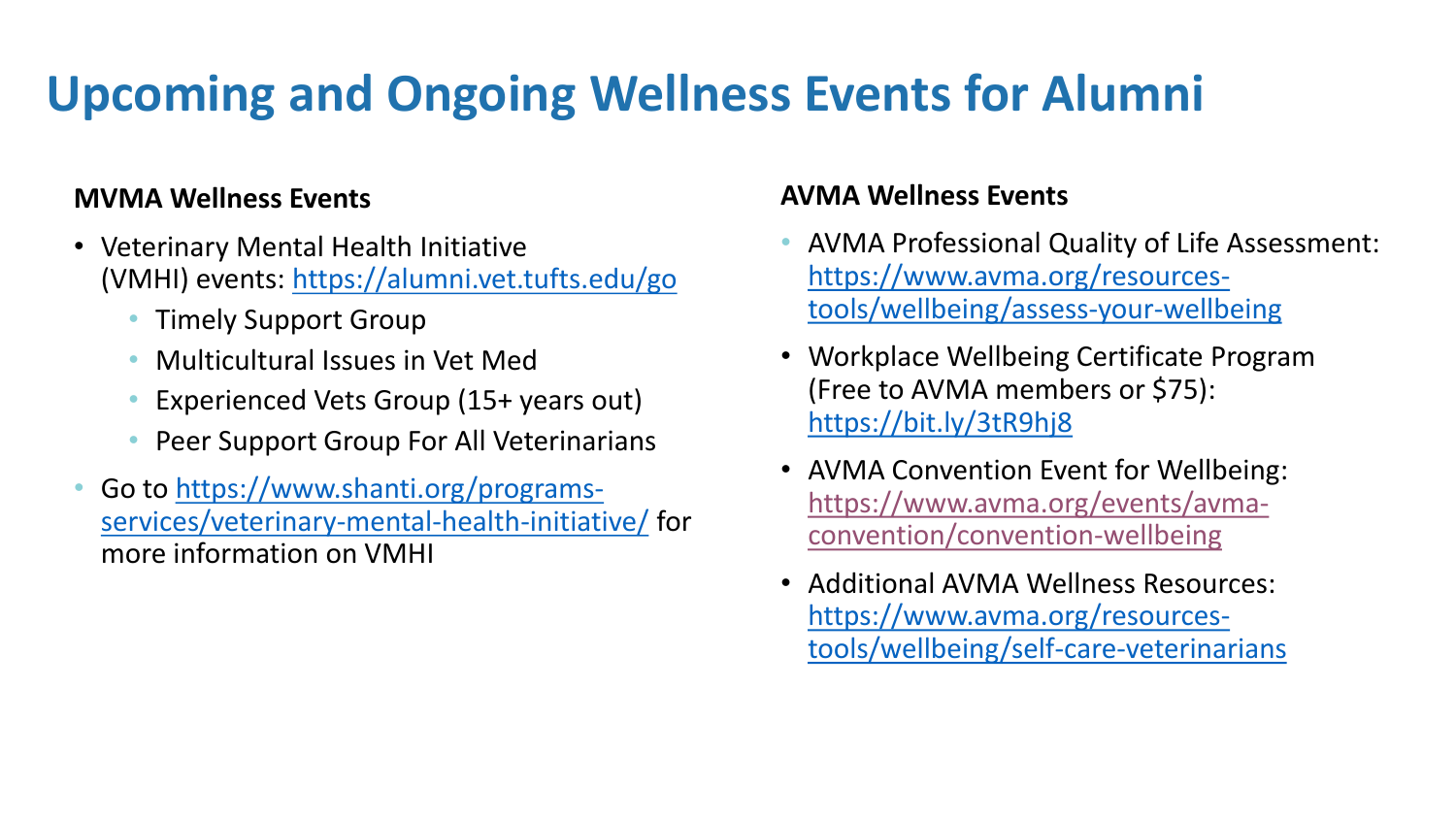### **Future Projects and Alumni Involvement**

- A Day for Wellness
- Alumni-Student Sponsorship
- Student Mental Health Survey
- Student Wellness Ambassadors

#### **Your participation and input is needed to bring these ideas to fruition!**

- Join the Wellness Committee and help make a difference in our community
	- Contact [vetalumni@tufts.edu](mailto:vetalumni@tufts.edu) for more information
- Suggestions for direction of Wellness Committee
	- Best platform for ongoing conversation?
- Website: alumni.vet.tufts.edu/alumni-association/committees/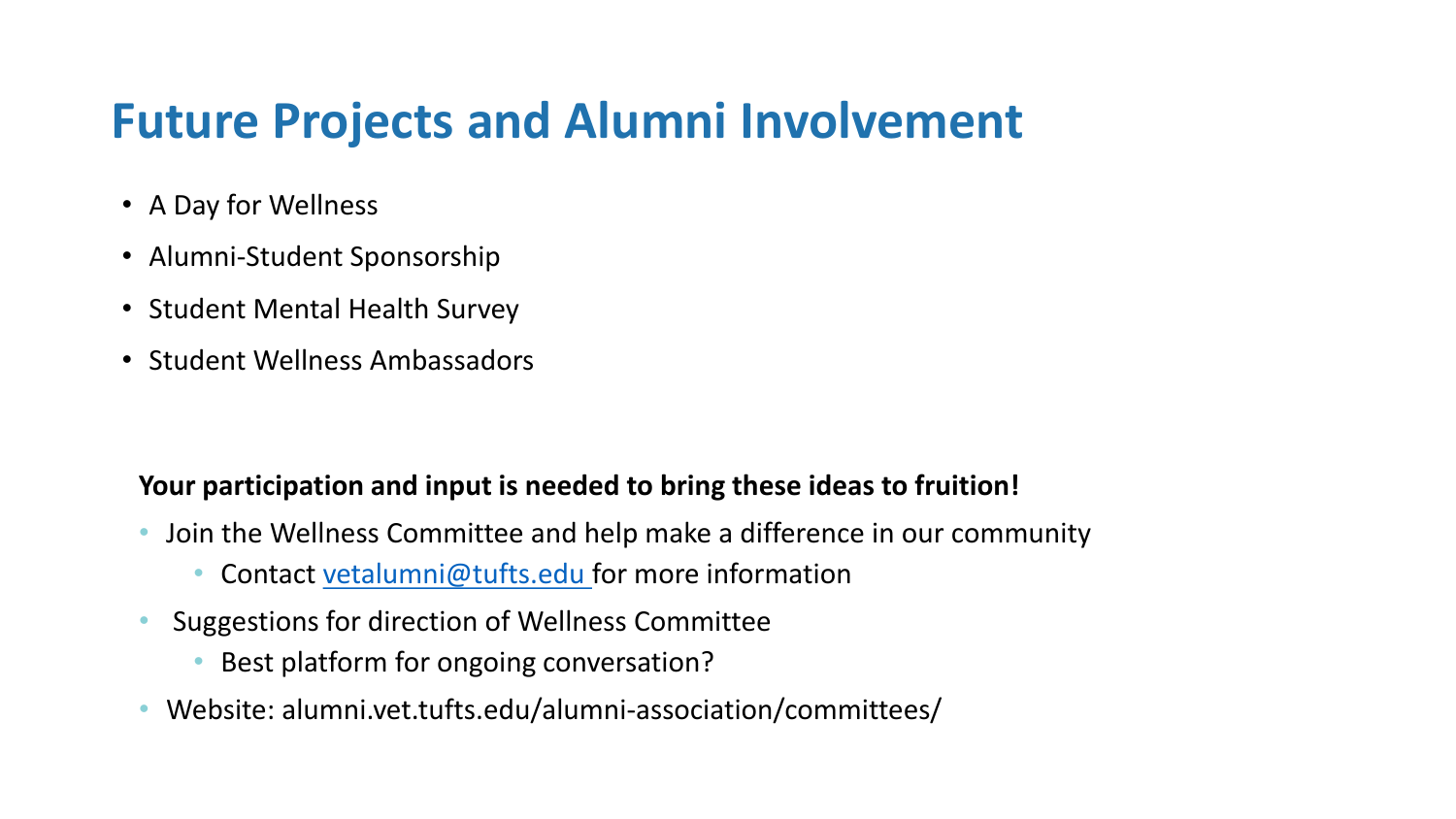### **Wellness: Investing in Yourself**

**Quick and tested ways to improve your daily wellness (feel the benefits, immediately!)**

- Yoga with Adriene (yoga for all levels)
	- Yoga Practice in 10 minutes or less: <https://bit.ly/372f8ce>
- 5-min journaling (typed or handwritten)
	- Getting all your anxieties out onto a page is proven to lessen the impact of physical stressors on your health
- Cognitive Reframing: <https://youtu.be/9-2ToUIQC6A>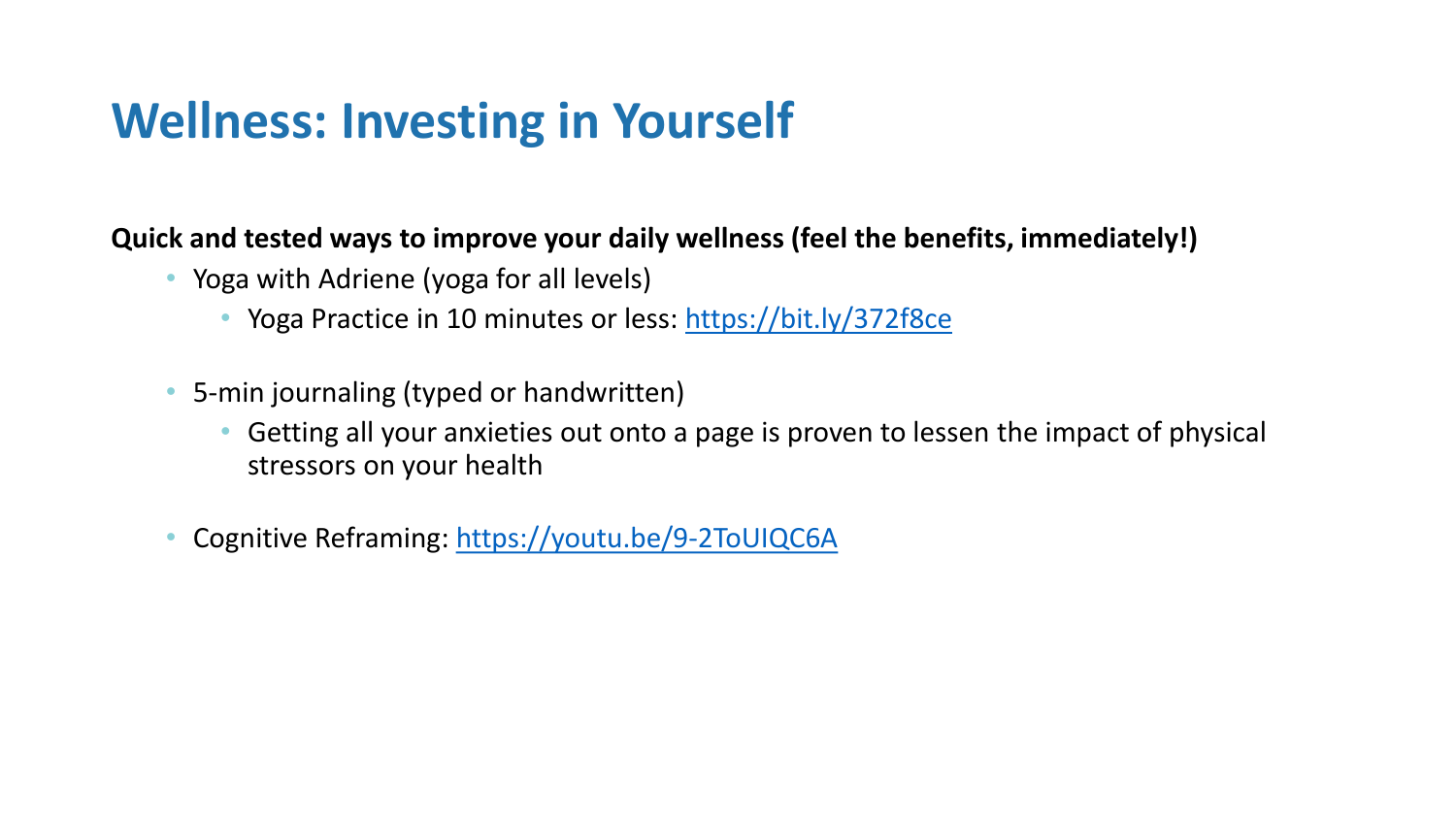### **Faculty Hall of Fame and Outstanding Alumni Awards**

**Cast your votes for 2021 and 2022 awardees**

**Faculty Award Nominees**

**David Hernke, V08** *Clinical Assistant Professor Dairy Production Medicine, General Surgery*

> **Robert McCarthy, V83** *Clinical Associate Professor*

> **Gregory Wolfus, V98** *Director of Tufts at Tech Clinical Associate Professor*

**Alumni Award Nominees**

**Noelle LaCroix, V97**

**Jennifer Lofgren, V07, VG07**

**Robert McCarthy, V83**

**Suzan Murray, V91**

**David Nash, V89**